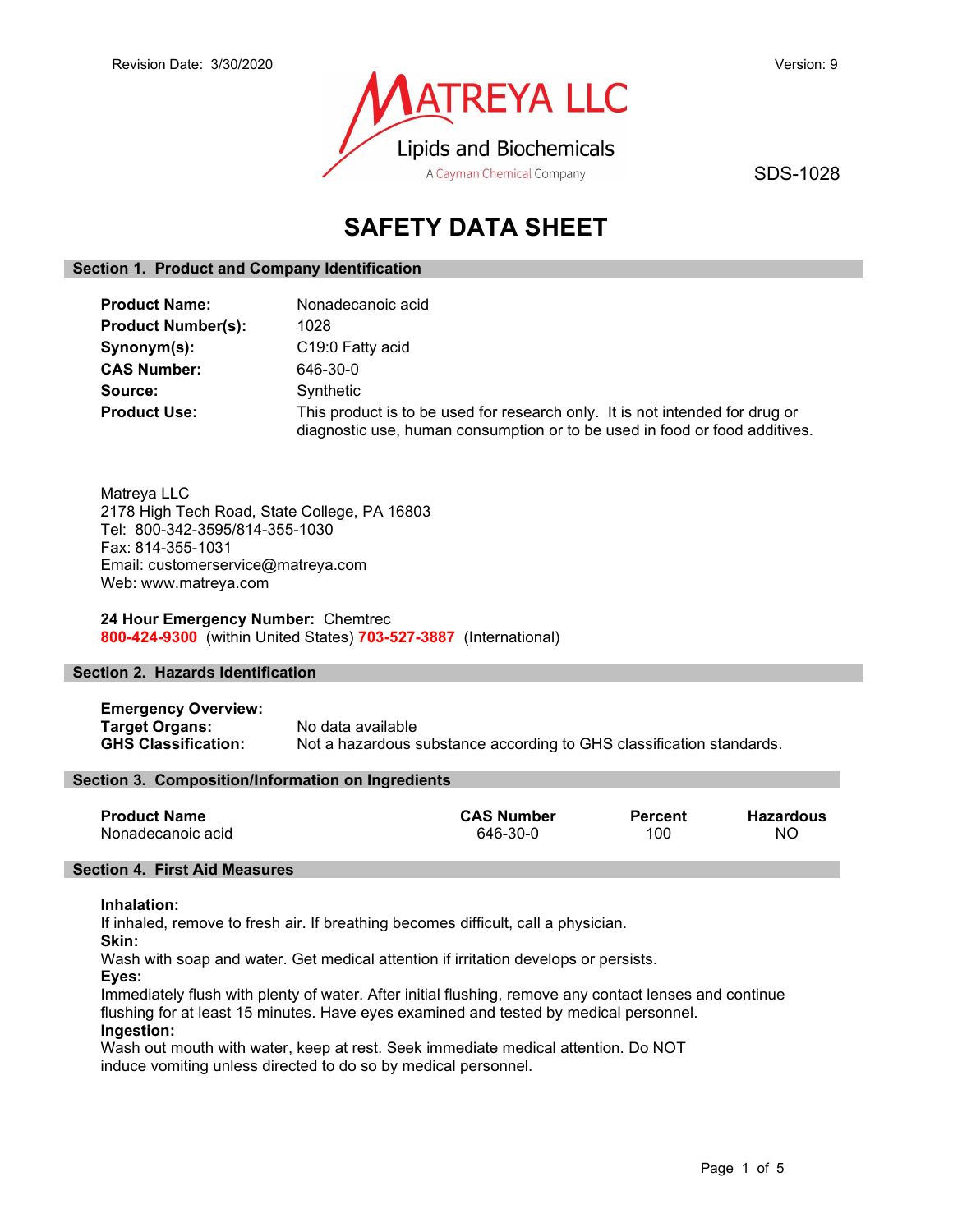# Section 5. Fire Fighting Measures

Suitable extinguishing media: Use dry chemical, alcohol-resistant appropriate foam, carbon dioxide, or water spray. Specific hazards arising from the chemical: No data available Special protective actions for fire fighters: No data available Special protective equipment for fire fighters: Wear breathing apparatus and use water spray to keep fire-exposed containers cool.

# Section 6. Accidental Release Measures

# Personal precautions:

Wear appropriate personal protective equipment. After contact with skin, wash immediately with plenty of water.

### Environmental precautions:

Do not let product enter drains.

# Methods and Materials for containment and cleaning up:

Sweep up and keep in suitable, closed container for disposal.

# Section 7. Handling and Storage

### Precautions for safe handling:

Avoid contact with eyes, skin or clothing. Do not ingest. Use only with adequate ventilation. Keep sealed when not in use. Wear appropriate personal protective equipment.

# Conditions for safe storage, including incompatibilities:

Recommended storage temperature: Room temperature. Keep container tightly closed in a dry and wellventilated place.

### Section 8. Exposure Controls/Personal Protection

This product contains no substances with occupational exposure limit values.

# Engineering Controls:

No specific ventilation required.

# Personal Protective Equipment:

### Respiratory protection:

Respiratory protection is not required. Where protection from nuisance levels of dusts are desired, use type N95 (US) or type P1 (EN 143) dust masks. Use respirators and components tested and approved under appropriate government standards such as NIOSH (US) or CEN (EU).

### Hand protection:

For prolonged or repeated contact use protective gloves. Recommended: Nitrile rubber Eye protection:

Safety eyewear should be worn at all times to avoid exposure to liquid splashes, mists, or dusts. Recommended: Safety glasses with side shields or goggles.

### Skin protection:

Protective clothing should be selected specifically for the working place, depending on concentration and quantity of the hazardous substances handled. Recommended: Lab coat

### Section 9. Physical and Chemical Properties

| Appearance:                              | Solid             |
|------------------------------------------|-------------------|
| Odor:                                    | No data available |
| Odor threshold:                          | No data available |
| :bH                                      | No data available |
| <b>Melting/Freezing point:</b>           | No data available |
| Initial boiling point and boiling range: | No data available |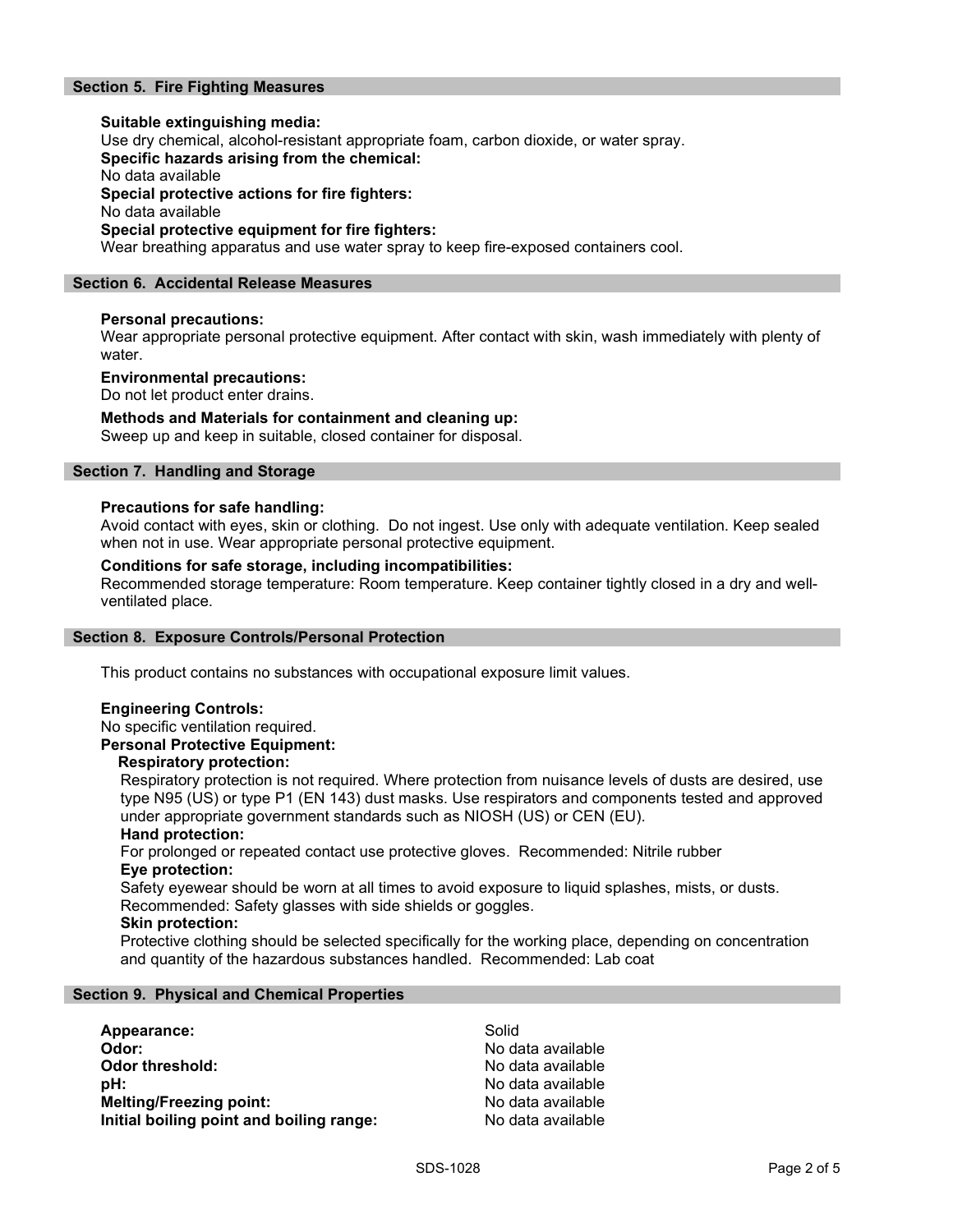Flash point:<br>
Evaporation rate: No data available<br>
No data available Evaporation rate:<br>
Flammability (solid. gas): No data available Flammability (solid, gas): Upper/Lower flammability or explosive limit: No data available Vapor pressure: No data available **Vapor density:** No data available in the set of the set of the No data available Relative density: No data available Solubility (ies): Solubility (ies): Chloroform, ethyl ether Partition coefficient (n-octanol/water): No data available Auto-ignition temperature: No data available Decomposition temperature: **Viscosity:** No data available and the set of the set of the set of the set of the set of the set of the set of the set of the set of the set of the set of the set of the set of the set of the set of the set of the set of Molecular formula:  $C_{19}H_{38}O_2$ <br>Molecular weight:  $299$ Molecular weight:

# Section 10. Stability and Reactivity

#### Reactivity:

Stable under recommended storage conditions.

Chemical stability: Stable under recommended storage conditions.

Possibility of hazardous reaction: No data available

Conditions to avoid: No data available

Incompatible materials: No data available

Hazardous decomposition products: No data available

# Section 11. Toxicological Information

#### Acute toxicity:

No data available Skin corrosion / irritation:

No data available

Serious eye damage / irritation:

No data available Respiratory or skin sensitization: No data available

# Germ cell mutagenicity:

No data available

# Carcinogenicity:

No component of this product present at levels greater than or equal to 0.1% is identified as a carcinogen or potential carcinogen by IARC, ACGIH, NTP or OSHA.

Reproductive toxicity: No data available

Specific target organ toxicity - single exposure: No data available

### Specific target organ toxicity - repeated exposure: No data available

Aspiration hazard: No data available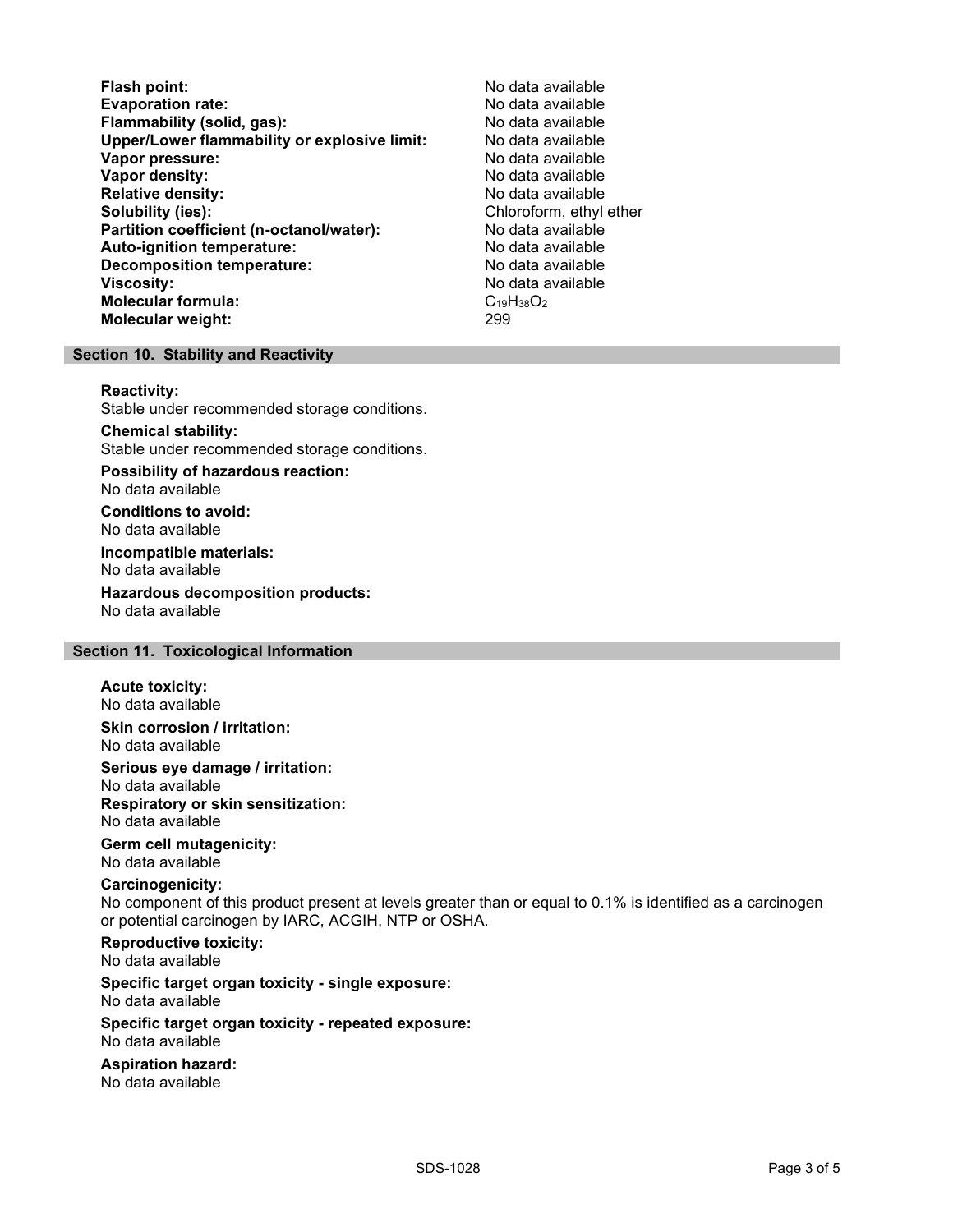# Section 12. Ecological Information

# Toxicity: No ecological data available for this product. Persistence and degradability: No data available Bioaccumulative potential: No data available Bioaccumulation: No data available Mobility in soil: No data available Other adverse effects: No data available

### Section 13. Disposal Consideration

#### Disposal methods:

Observe all federal, state and local environmental regulations.

#### Section 14. Transportation Information

| DOT (US)<br><b>UN Number:</b>                       | Not dangerous goods |  |
|-----------------------------------------------------|---------------------|--|
| <b>Land Transport ADR/RID</b><br><b>UN Number:</b>  | Not dangerous goods |  |
| <b>Maritime Transport IMDG</b><br><b>UN Number:</b> | Not dangerous goods |  |
| <b>Air Transport ICAO/IATA</b><br><b>UN Number:</b> | Not dangerous goods |  |

# Section 15. Regulatory Information

Product Name CAS Number Nonadecanoic acid 646-30-0

#### SARA 302 Components:

No chemicals in this material are subject to the reporting requirements of SARA Title III, Section 302.

#### SARA 313 Components:

This material does not contain any chemical components with known CAS numbers that exceed the threshold (De Minimis) reporting levels established by SARA Title III, Section 313.

# SARA 311/312 Hazards:

No 311/312 SARA Hazards

#### California Prop. 65 Components:

This product does not contain any chemicals known to State of California to cause cancer, birth, or any other reproductive defects.

# DSL/NDSL status:

This product contains the following components that are on the Canadian NDSL list.

| Component         | <b>CAS Number</b> |
|-------------------|-------------------|
| Nonadecanoic acid | 646-30-0          |